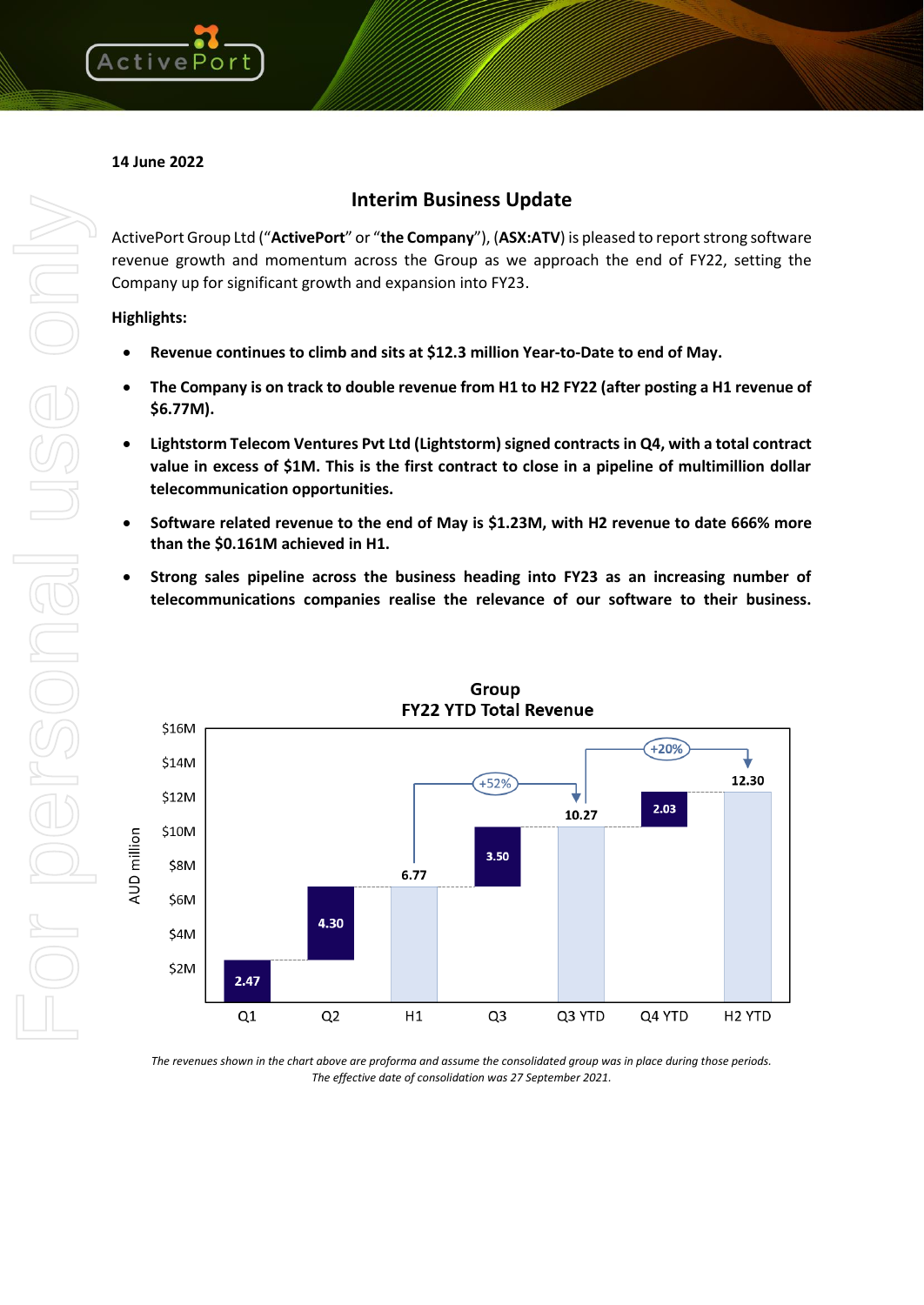

Group **FY22 YTD Software Revenue** 



*Software related revenue up from \$0.16M in H1 to a total of \$1.28M YTD, an increase of 666%.*

ActivePort continues to deliver strong revenue growth via our high gross margin software. Significant wins including the recently delivered project for Lightstorm have added more than \$1M in cash to ActivePort's gross profit.

#### **Managed Services**

The Managed Services division of ActivePort continues to deliver significant value to the group, providing new revenue opportunities, including a large Australian utility and several Australian financial institutions. ActivePort will continue to drive growth via Managed Services, expanding reach into new markets and supporting the roll-out of ActivePort's core software products.

#### **Software Sales**

ActivePort announced several new customers during Q4 including Radian Arc Limited (**Radian Arc**) and Lightstorm, which represent total contract value in excess of \$10M. Both projects demonstrate the versatility of ActivePort's software to help telecommunications companies build new products and services for their customers.

Radian Arc is using ActivePort's software to orchestrate their GPU (Graphics Processing Unit) servers that are used by telecommunications companies globally to provide Cloud Gaming, Artificial Intelligence and Metaverse solutions at scale.

Lightstorm is using ActivePort's software to manage cloud, network, and SD-WAN services across their carrier-neutral network in India. Lightstorm is building a utility-grade fibre network, connecting all of the major economic hubs in India via 45+ data centres. ActivePort's software adds real-time provisioning and customer self-service to Lightstorm, giving them a significant advantage in the Indian telecommunications market.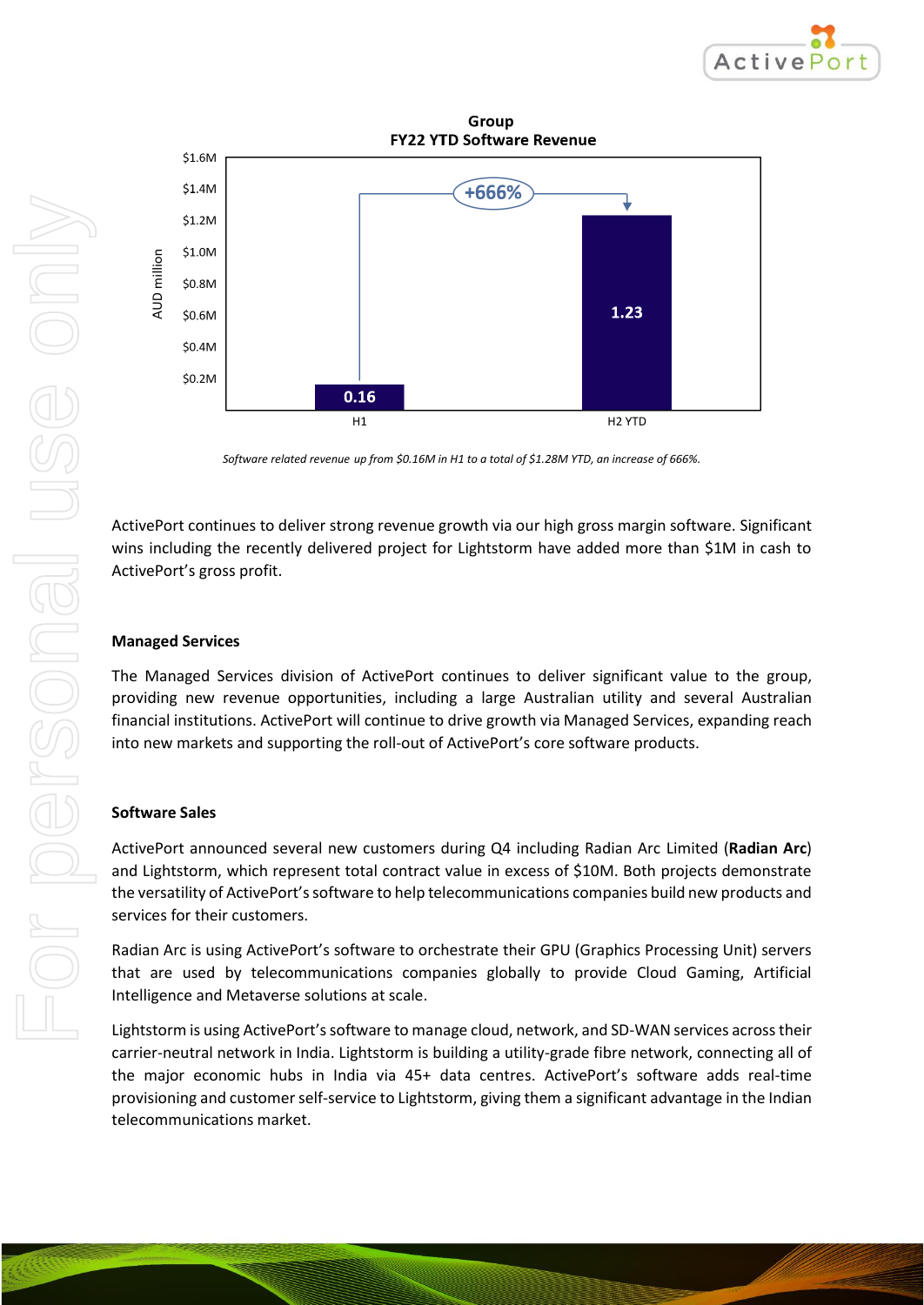

#### **Global Edge Platform**

In April, ActivePort announced the acquisition of Future Broadband and has rapidly progressed the integration of Future Broadband's core technology into the Global Edge platform. ActivePort plans to launch the Global Edge self-service system for automated network provisioning early in FY23.

Global Edge allows customers to instantly build a data network that connects their branches to each other and the cloud, reducing the time that traditionally takes from months to minutes. Once live, ActivePort will progressively roll-out Global Edge to 62 countries where it currently operates SD-WAN aggregation points-of-presence.

## **Technology**

ActivePort continues to develop world-class software for network orchestration and in May announced ActivePortal version 6.5. This release included network function virtualisation (**NFV**) at the network edge that allows customers to deliver integrated SD-WAN and network security on a single device in their branch offices. NFV allows customers to rationalise their network equipment from many devices to just one that can run routing, voice, switching and security technology from almost any vendor across ActivePort's integrated SD-WAN.

The Radian Arc agreements were announced on 4 April 2022 and the acquisition of Future Broadband was announced on 19 April 2022. Other individual contracts referred to in this announcement are not material on their own, however their combined effect demonstrates continued growth.

## **CEO and MD Karim Nejaim said:**

"*ActivePort's share price, along with the share prices of many of our peers on the ASX have been hit hard by the current market turmoil, but this is far from a reflection on the state of our business. ActivePort continues to deliver on all fronts, and we have several exciting projects in the sales pipeline. ActivePort is a global business that's growing rapidly from a relatively small base so I'm confident we can manage our way through this period of global economic uncertainty to deliver revenue growth across the business.*"

## **About ActivePort Group Ltd**

ActivePort Group Ltd (ASX: ATV) is an Australian software company developing network management and orchestration solutions (MANO) for Telecommunication, IT and Managed Service Providers. Using ActivePort software, providers have increased visibility and control across their network, provide customer self-service, and reduce operational complexity and costs. For more information, please visit [www.activeport.com.au](http://www.activeport.com.au/)